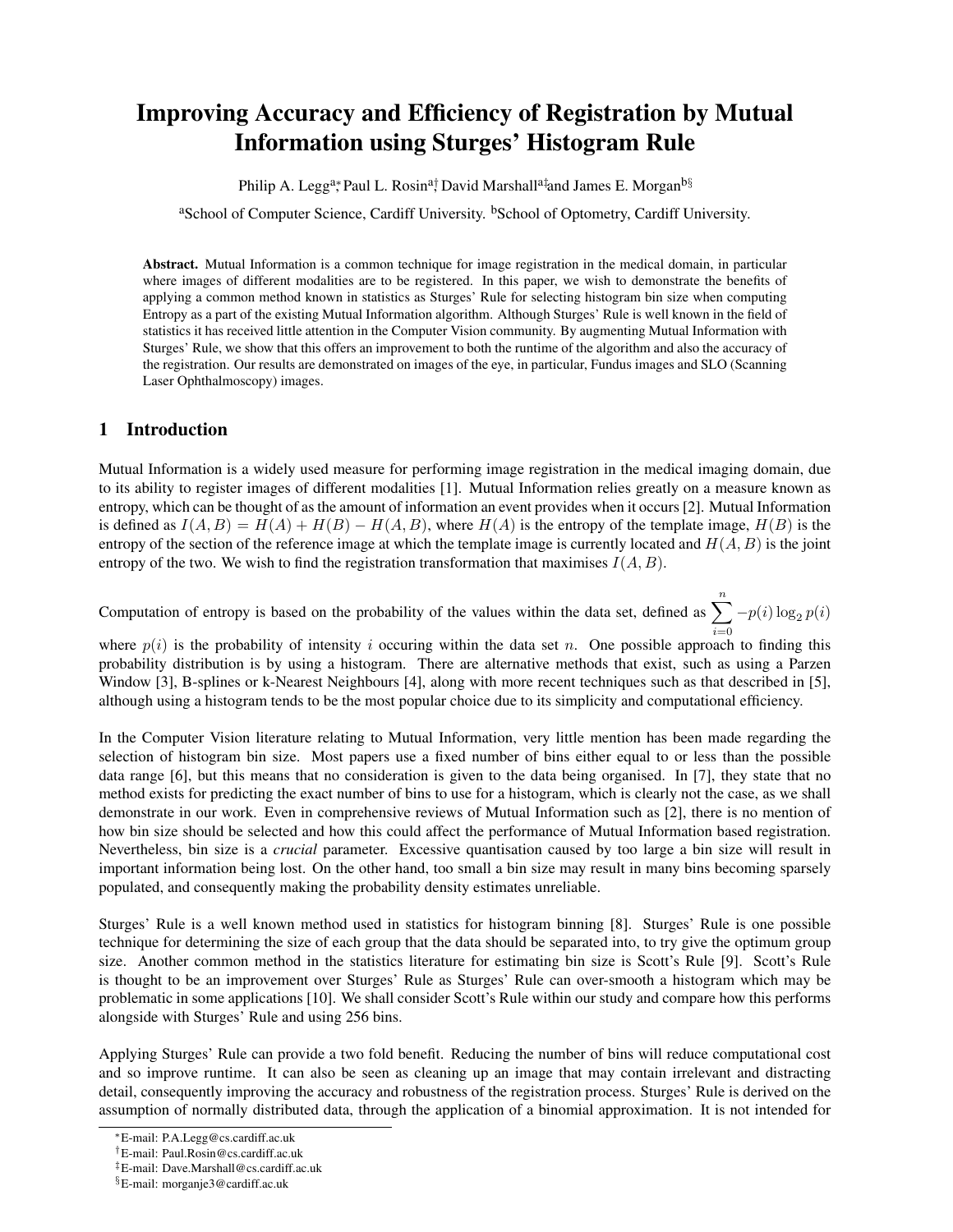use on data that, for example, features several, well-separated peaks. However, our area of research is targeted towards retinal images, in particular, Fundus images and SLO images [11], where such features of the histogram are not present. In this paper, we shall demonstrate the effects that Sturges' Rule has on these images, and evaluate the performance that this technique offers in Mutual Information based registration in comparison to using 256 histogram bins or using Scott's bin size rule.

# 2 Method

We will begin by stating the formulae for Sturges' Rule and Scott's Rule. We will then demonstrate the effects that Sturges' Rule can have on an image and its associated histogram. A comparison of number of bins given by Sturges' Rule and Scott's Rule can be found in Section 3.1. We will also discuss Histogram Equalization as a method for bin size selection.

## 2.1 Sturges' Rule Definition

Sturges' Rule is defined as  $w = \frac{r}{1 + log_2(n)}$  where r is the range of values within the data set, and n is the number of elements within the data set  $[8]$ . The result will give the ideal bin width,  $w$ , to be used for the histogram (i.e. the range for each group of values). To find the number of bins for an image, we simply use  $r/w$ .

## 2.2 Scott's Rule Definition

Scott's Rule is defined as  $w = 3.49 \sigma n^{-1/3}$  where  $\sigma$  is the standard deviation of the data set, n is the number of elements within the data set [9], and  $w$  is the bin width.

## 2.3 Sturges' Rule in Practice

In Figure 1, we present a typical 8 bit Fundus photograph of the eye, along with its associated histogram. The effect that Sturges' Rule has had on the histogram is clear to see in Figure 2. Although the histogram contains just 16 bins, the requantized image has retained all the significant detail from the original in Figure 1.



Figure 1. Fundus image with associated histogram

It can be noticed that the new histogram does not capture the exact shape of the original histogram and distinct peaks have been lost due to binning which may lead to important information being lost. Comparing the actual images shown in Figures 1 and 2, we can see the difference that Sturges' Rule has made. Although the images are still very similar in what they represent, areas that were originally smooth have now become solid areas, with more noticable steps between intensity changes. This may be useful in some situations where, like here, the background intensities are unclear and highly varied which may have an adverse effect when it comes to processing the image.

Applying Scott's rule, the Fundus image is represented using 145 bins. Although this has reduced the number of bins slightly, there would be much less of a difference to the original image compared with that of the Sturges' Rule image. The distinct intensity changes seen in the background of the Sturges' Rule image would not be evident on the Scott's Rule image.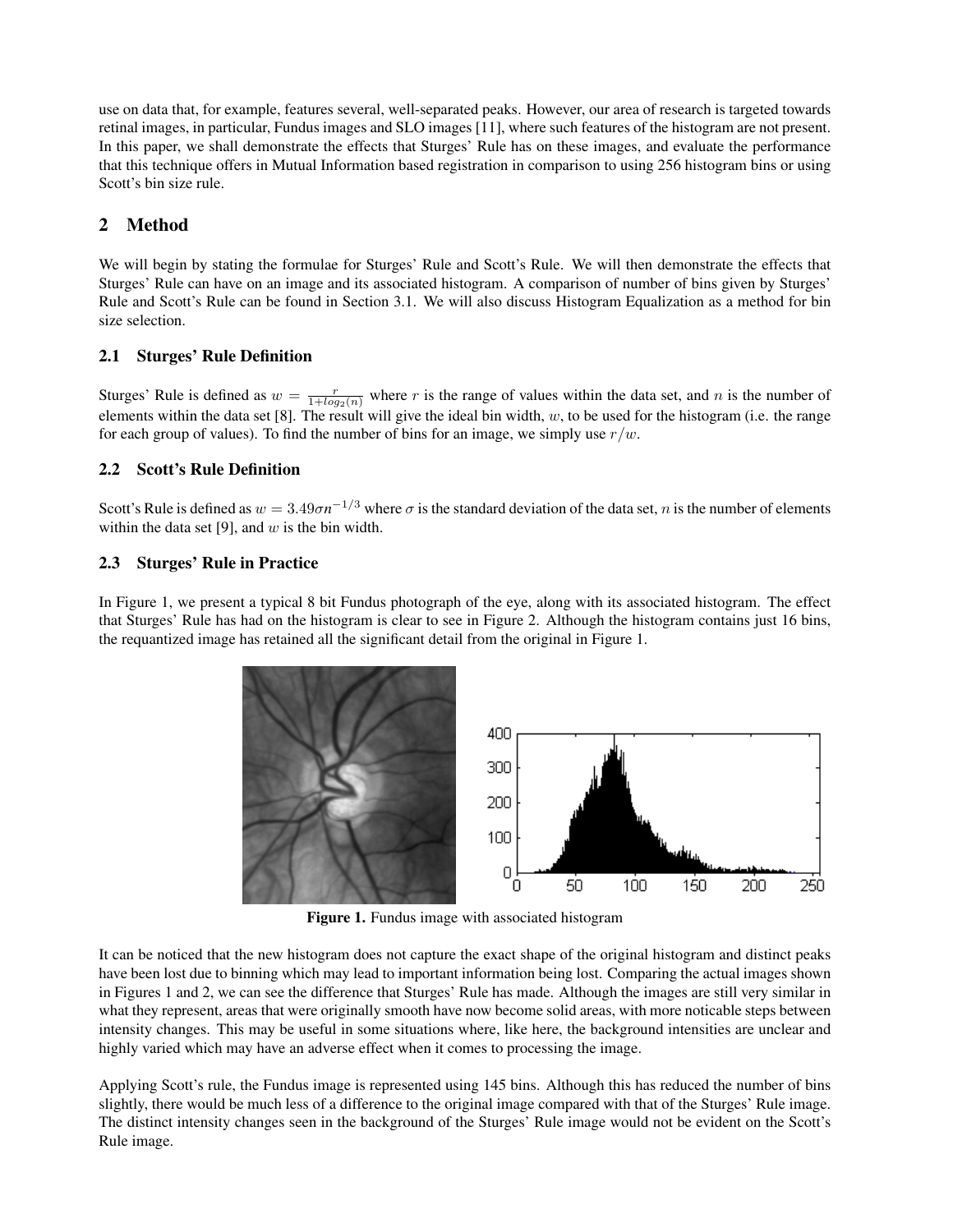

Figure 2. Fundus image with associated histogram, after applying Sturges' Rule

#### 2.4 Histogram Equalization

One other method that is related to bin size estimation is histogram equalization [12]. This normally applies a monotonic remapping of intensity values to make the intensity histogram approximately flat, with the aim of improving visibility of features. As a consequence, adjacent sparsely populated bins are merged, thereby improving probability estimates and reducing the number of bins. The effects of histogram equalization in essence allow for variable bin width within a histogram. We shall investigate the effects of histogram eqaulization on registration in our paper.

## 3 Testing

Mutual Information can be used to effectively perform image registration on two images of different modalities, by transforming the template image on to the reference image, such that it maximises Mutual Information. Our aim is to successfully register our image data correctly, with a high rate of accuracy that is also time efficient.

For our work, we have two images captured from the eye, a Fundus photograph which will be our reference image, and an SLO (Scanning Laser Ophthalmoscopy) image which is our template image. It can be seen in Figure 3 that the images are of the same source but have different appearances due to the information captured by each camera. For the benefit of this paper, the images have been rotated and scaled appropriately beforehand, as we will just report on the effect of Sturges' Rule on the accuracy and runtime of estimating translation. Similar effects were found for the remaining transformation parameters.

To find where the correct registration occurs, we have adopted two approaches, exhaustive search and hill climbing. Exhaustive search will attempt to match the template image to every possible position on the reference image. This method can cause our search to check areas where we do not wish our images to match at, for instance, in our data we know that the registration will occur around the centre of the reference so searching the edges is not necessary. However, it provides a fair result for the image as a whole that does not rely on having any previous knowledge of the data being registered. Hill climbing is a more common search technique that will start at a given point (in our case, this point will be the centre of the reference image) and try to improve on the existing result by testing local neighbouring positions. This provides a much faster search method, although may not give the true result if caught in a local maximum which differs from the global maximum.

For our testing, we use twenty-six 8 bit greyscale image pairs which we shall perform registration on, using the traditional 256 bin representation, Sturges' Rule, Scott's Rule and Histogram Equalization. The number of bins used for computing the joint entropy is found by the number of bins used in template image  $\times$  the number of bins used in reference image segment, since this is computed by means of a 2-D histogram. The dimensions for the images are  $153 \times 137$  for the reference images, and  $50 \times 51$  for the template images. In each case, we shall attempt to register the images using the exhaustive search and hill climbing search methods.

#### 3.1 Results

Following our testing of Mutual Information using our four approaches, we wish to quantify the alignment with respect to the ground truth manually determined by a clinician. To do this, we have calculated the error of the translation. The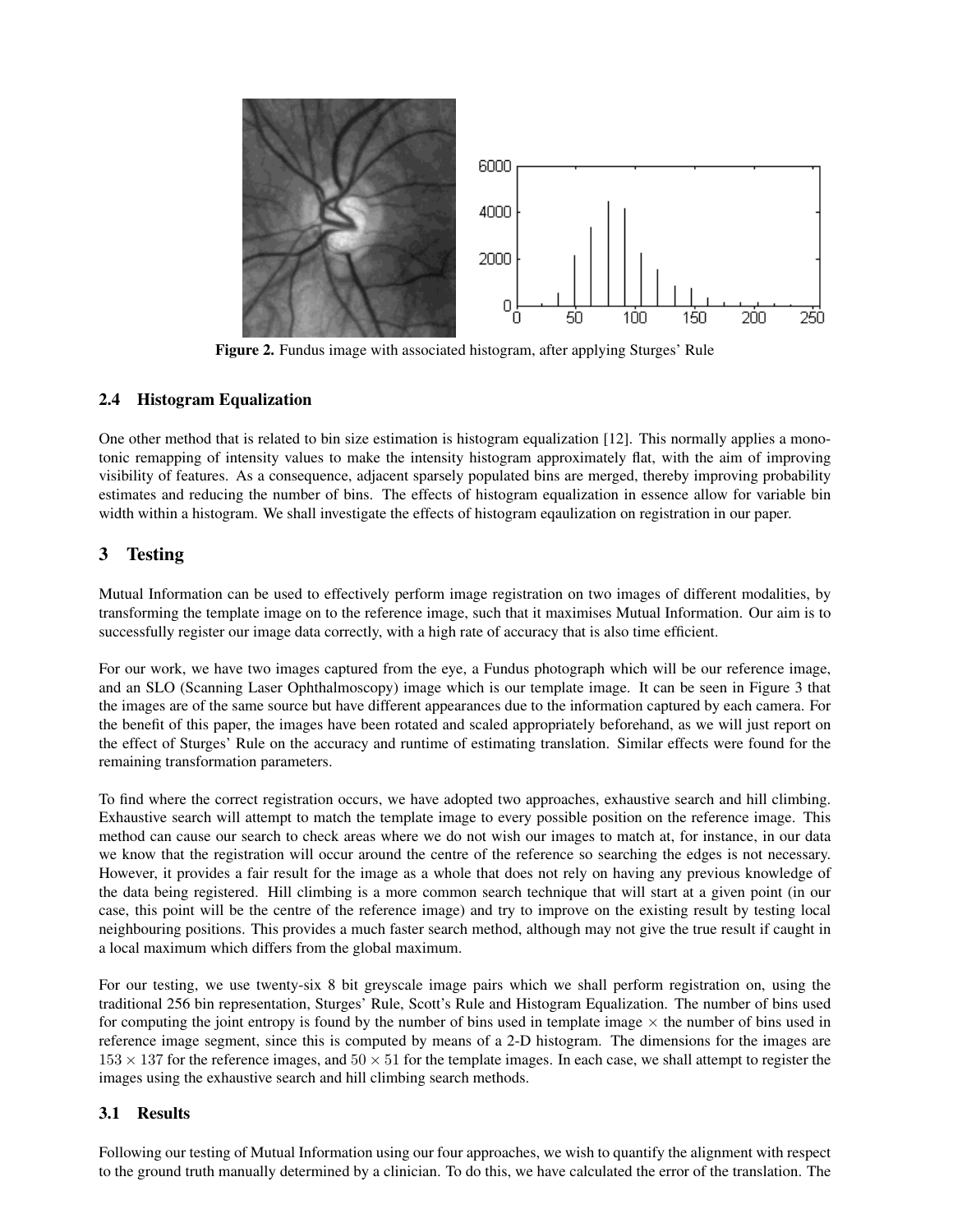tables below shows the average translation error, the average number of bins used (represented by (A,B) where A is the number of bins used for the reference image and B is the number of bins used for the template image), the average runtime and the number of successful registrations (where a match is found within a 2 pixel radius of the ground truth).

|                                  | <i>SturgesRule</i> | 256Bins    | $ScottsRule$ | <i>HistogramEqualization</i> |
|----------------------------------|--------------------|------------|--------------|------------------------------|
| <b>Average Translation Error</b> | 17.15              | 24.92      | 18.96        | 20.46                        |
| Average Number of Bins           | (14, 14)           | (256, 256) | (134,79)     | (60, 64)                     |
| Average Runtime (secs)           | 7.38               | 19.74      | 13.21        | 10.54                        |
| <b>Successful Registrations</b>  |                    |            | $\Omega$     |                              |

| SturgesRule | 256Bins    | ScottsRule | HistogramEqualization |
|-------------|------------|------------|-----------------------|
| 10.73       | 14.15      | 11.34      | 12.53                 |
| (14, 14)    | (256, 256) | (112,78)   | (59, 64)              |
| 0.119       | 0.239      | 0.172      | 0.137                 |
|             |            |            |                       |
|             |            |            |                       |

| Table 1. Results for performing Mutual Information using Exhaustive Search |  |  |
|----------------------------------------------------------------------------|--|--|

Table 2. Results for performing Mutual Information using Hill Climbing

As can be seen in Table 1, Sturges' Rule gives the lowest translation errors, compared to the other methods used, and manages to successfully register 13 of the 26 test images. Histogram equalization provides a fair improvement over 256 bins by successfully registering 8 of the 26 images. We note that Scott's Rule can give a large difference between the number of bins used in the reference image and the template image. In some cases, Scott's Rule would give an estimated bin size greater than 256. This is not necessarily a problem, but the results of registration are worse than Sturges' Rule. Scott's Rule manages to register 10 of the images and 256 bins only manages to register 2. It is surprising that using 256 bins gives such a low success rate, although in comparison with the other methods presented here, it is likely due to having very sparsely populated bins, especially so in the joint histogram. The joint histogram would have 65536 possible bins, where as there are at most only 2550 points to be binned (the true value would most likely be less as this assumes each pixel and its corresponding pixel in the other image be a unique combination).

Comparing the runtime of performing exhaustive search, using 256 bins takes 19.74 seconds compared to Sturges' Rule which takes 7.38 seconds. As expected, this reduction is due to the fewer number of bins that the entropy formula has to be calculated for. It can be seen that Scott's Rule and Histogram Equalization also offer an improvement to runtime compared to 256 bins.

Table 2 shows that when using Hill Climbing, Sturges' Rule manages to successfully register 11 of the 26 images. Although this is less than the number of registrations by exhaustive search, it can be seen that the translation error has reduced. This anomaly shows that although Hill Climbing may not register the images exactly, the results are much closer to the ground truths than when exhaustive search fails to register. This is because exhaustive search can potentially place the template far away from the desired position due to the nature of the search technique, which is a common occurrence on the failed registrations. Scott's Rule and Histogram Equalization experience a similar situation to Sturges' Rule when using Hill Climbing, which suggests that the algorithms are caught by local maxima within the search space. In comparison, when using 256 bins, we notice an increase in successful registrations. This is due to being caught by local maxima which, in these cases, has been the correct registration. This improvement is purely coincidental and could not be guaranteed when registering other sources. The runtime of Hill Climbing is reduced greatly due to the limited nature of the search, with Sturges' Rule taking 0.119 seconds.



Figure 3. Results of registration using Exhaustive search (256 Bins Vs. Sturges Rule)